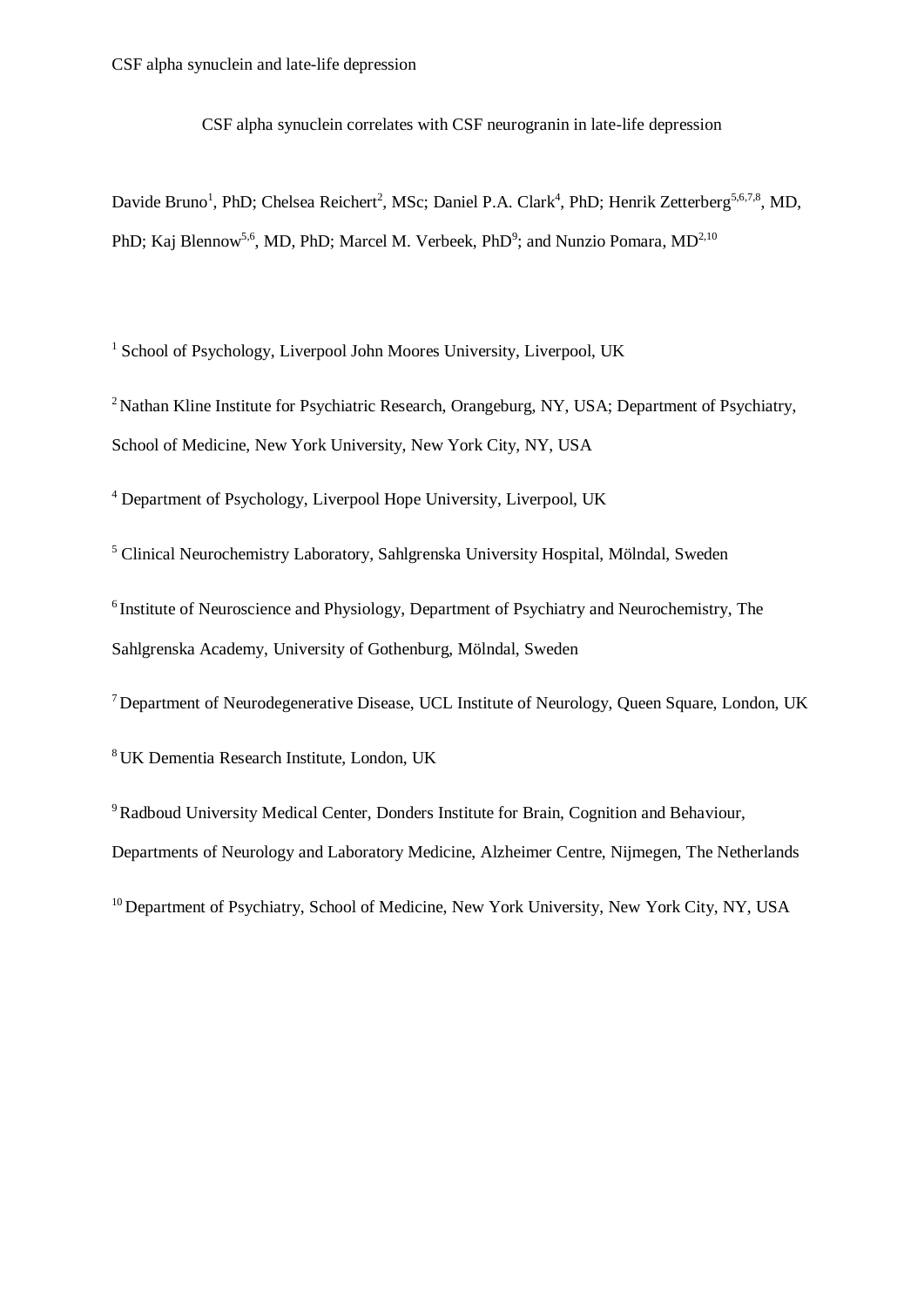CSF alpha synuclein and late-life depression

Corresponding Author:

Davide Bruno, PhD

School of Psychology, Liverpool John Moores University

Liverpool, UK

Phone: +44 (0)151 904 6320

Email: d.bruno@ljmu.ac.uk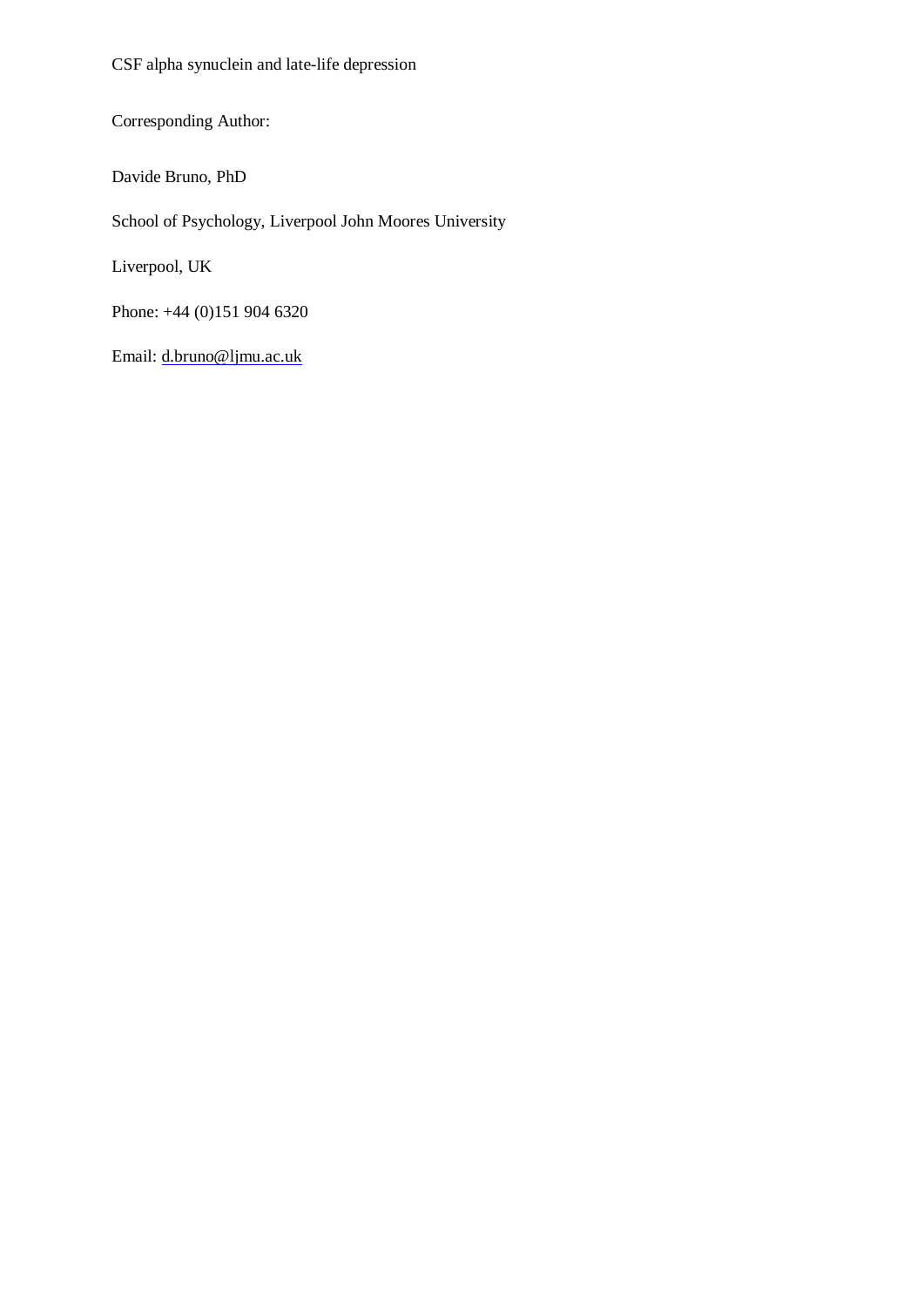## Abstract

Major depressive disorder (MDD) in late life is linked to increased risk of subsequent dementia, but it is still unclear exactly what mechanisms underpin this link. A cause for elevated risk of dementia in MDD is increased levels of  $\alpha$ -synuclein ( $\alpha$ -Syn), a protein found in presynaptic neuronal terminals. In this study, we examined cerebrospinal fluid (CSF) levels of  $\alpha$ -Syn in conjunction with biomarkers of neurodegeneration (amyloid-β 42, total and phospho tau) and synaptic dysfunction (neurogranin), and measures of memory ability, in 27 cognitively intact older individuals with MDD and 19 controls. Our results show that CSF α-Syn levels did not significantly differ across depressed and control participants, but α-Syn was directly associated with neurogranin levels, and indirectly linked to poorer memory ability. All in all, we found that  $\alpha$ -Syn may be implicated in the association between late life MDD and synaptic dysfunction, although further research is needed to confirm these results.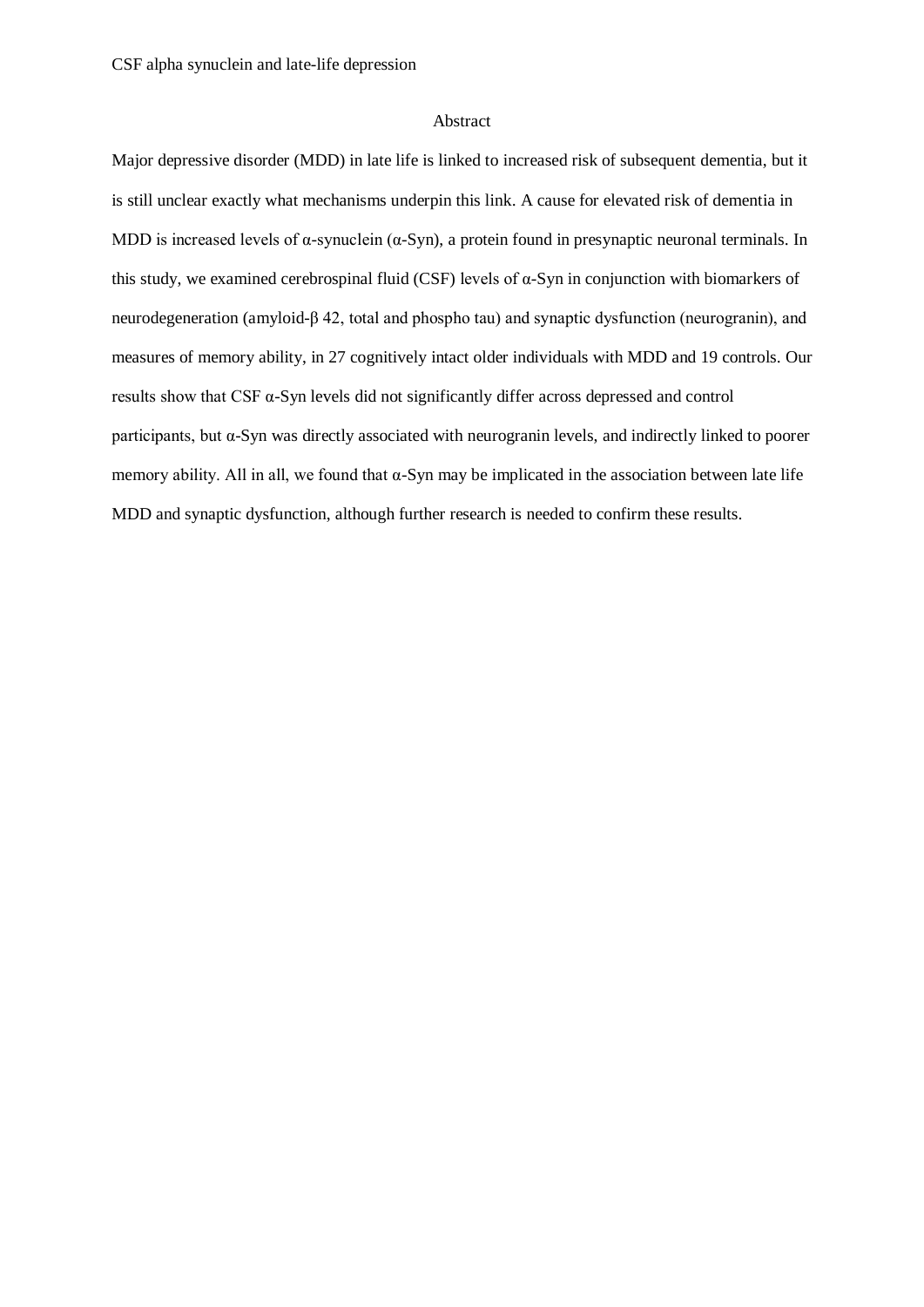### Introduction

Links between depressive symptoms and dementing illnesses, including Alzheimer's disease (AD), have been reported in several studies (1-4). Individuals with depression have been reported to carry more than double the risk of converting to AD than controls (5), while individuals with mild cognitive impairment and dementia are more than twice as likely as controls to be depressed (6). However, understanding the exact nature of this relationship has proven a challenging task. Not all individuals with depressive symptoms will progress to dementia and for those who do, it is not always clear whether the depressive symptoms are a consequence of dementia, or contributing to its emergence.

In the past, we have proposed that a possible mediator of the link between late-life MDD and AD is the role played in the central nervous system by amyloid beta (Aβ). Pomara and Doraiswamy (7; see also 8) were first to suggest that chronic depression may lead to elevation of circulating Aβ levels independently of AD, specifically via increased platelet activation. In turn, due to bidirectional receptor-mediated active transport of Aβ across the blood-brain barrier, increased circulating Aβ levels will result in higher brain concentration. Consistent with this claim, we reported (4) that cerebrospinal fluid (CSF) levels of Aβ42, which are thought to inversely reflect brain amyloid deposits, were lower in older (at least 60 years of age), cognitively healthy individuals with MDD compared to controls. However, a later follow up study from our group (8) showed that, although CSF Aβ42 levels remained sensitive to depressive symptoms, they tended to fluctuate longitudinally over a three-year span, and were not associated to cognitive health in subjects with late-life MDD.

An alternative, although not exclusive, potential mechanism for increased risk of dementia in individuals with late life MDD is related to increased levels of  $\alpha$ -synuclein ( $\alpha$ -Syn).  $\alpha$ -Syn is a presynaptic protein that is highly expressed in cortical and sub-cortical areas (9). The protein may aggregate into Lewy bodies, a pathological protein misfolding process that potentially may start in the gut and spread to the CNS (10). α-Syn aggregation in the brain is a core feature of Parkinson's disease and dementia with Lewy bodies (DLB) (11), but it may be implicated also in the pathophysiology of depression, leading to alterations in dopaminergic and serotoninergic neurotransmission (12). A recent report looking at serum levels of α-Syn (13) showed that individuals with MDD had higher levels than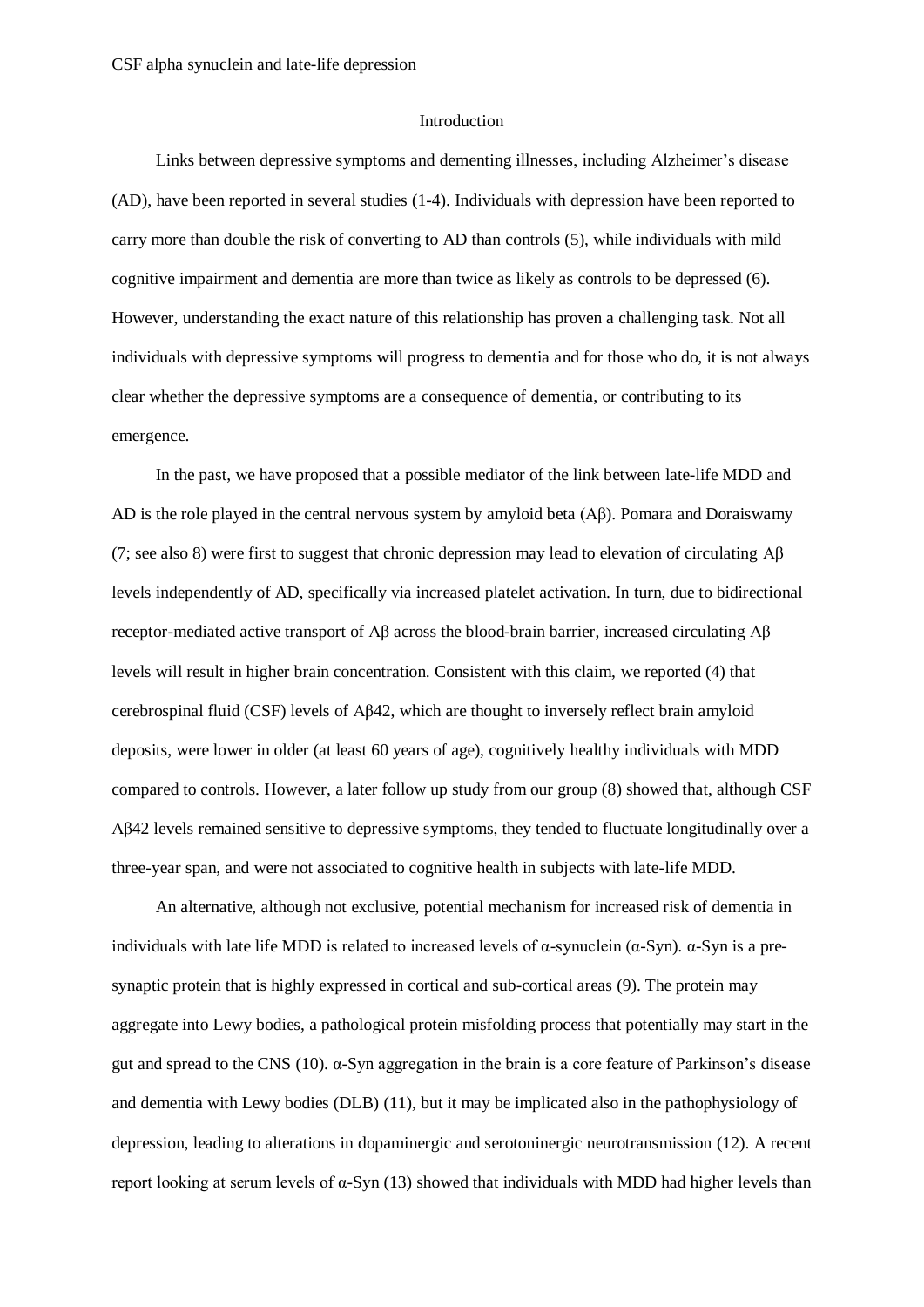### CSF alpha synuclein and late-life depression

controls, regardless of age. In turn,  $\alpha$ -Syn has been found to associate with synaptic dysfunction, as determined by CSF neurogranin (Ng) concentration, in Parkinson's disease (11), suggesting that  $\alpha$ -Syn may also reflect or promote cognitive impairment. Finally, depression has been reported to be a risk factor for Parkinson's disease (14).

Considering the evidence above, it may be possible that while amyloid  $\beta$  plays a role in influencing the severity of depression in late life (4, 8), and perhaps earlier, other mechanisms, namely mechanisms related to aggregation of α-Syn, are at play in affecting cognitive decline and emergence of neurodegenerative symptoms. To test this hypothesis, we analysed cerebrospinal fluid (CSF) data of cognitively intact individuals with late life MDD and controls, and memory performance. We carried out cross-sectional analyses and correlations within each clinical group. The CSF biomarkers included in the analyses were  $\alpha$ -Syn, the A/T/N biomarkers (15), A $\beta$ 42, total (t) and phospho (p) tau), and Ng. Memory performance was measured by Buschke Selective Reminding Test (BSRT) total recall and the recency ratio (Rr; 16, 17). Our hypothesis was that higher levels of CFS  $\alpha$ -Syn would be associated with increased CSF Ng (indexing more synaptic dysfunction) and poorer memory ability.

#### Methods

*Participants*. A total of 133 participants were recruited initially, but only the 47 individuals who allowed lumbar puncture for collection of CSF, presented no MRI evidence of confluent deep or periventricular white matter hyperintensities, and had a Mini-Mental State Examination (MMSE; 18) score of 28 or above were included in this study. Twenty-eight participants had a diagnosis of MDD, confirmed by a board-certified psychiatrist based on clinical evaluation and the Structured Clinical Interview for DSM-IV Axis I Disorders (SCID), and 19 were healthy controls. No one was diagnosed as having cognitive impairment. Demographic characteristics are summarised in Table 1 (see also 4). Participants received up to \$450.00 in compensation for their time.

*Biomarkers*. Aβ levels were measured with electrochemiluminescence technology using the MS6000 Human Ab Ultra-Sensitive Kit (Meso Scale Discovery, Gaithersburg, Md.). T-tau levels were determined using a sandwich enzyme-linked immunosorbent assay (ELISA) (INNOTEST hTAU-Ag, Innogenetics, Ghent, Belgium), whereas P-tau was measured with a sandwich ELISA method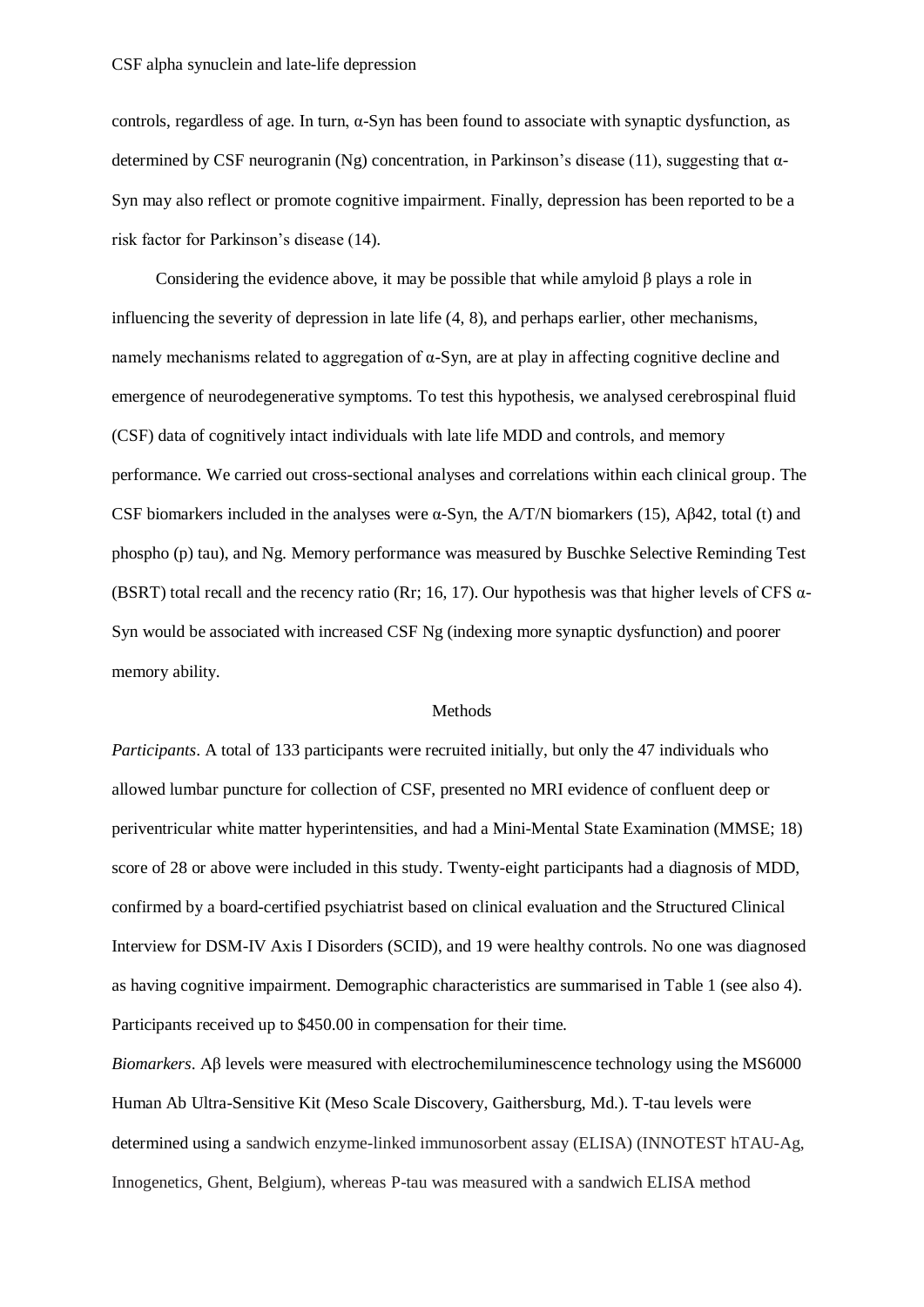(INNOTEST Phospho-Tau [181P], Innogenetics). CSF Ng concentration was measured using an inhouse sandwich ELISA (19). CSF  $α$ -Syn levels were determined with a ELISA method (Tecan Sunrise, Salzburg, Austria), following the procedure described by van Geel et al. (20). *Procedure*. The study procedure has been detailed previously (4). Briefly, the study consisted of four visits on successive weeks. On visit 1, all participants provided consent and were assessed for: medical history, vital signs, and general cognitive ability (MMSE). Severity of depression was measured at this stage with the Hamilton Depression Scale (HAM-D, 21 items). On visit 2, participants received an MRI scan of the head, and a physical examination, including routine laboratory tests. On visit 3, participants underwent a comprehensive neuropsychological assessment that included memory evaluation with the BSRT (21, 22). The BSRT (standard administration) involves the oral presentation of 16 unrelated nouns, which participants are asked to recall over several trials. In the first trial, participants are asked to free recall as many words as possible immediately after presentation of the study list; after this, participants are reminded of the items that were not retrieved and asked to recall all items again, over six subsequent trials; in a final delayed trial, participants are then asked to free recall the original study list, following a period of approximately 20 minutes from initial learning. Finally, a lumbar puncture was performed on a fourth visit, between 9am and 10am, after overnight fasting. This study was ethically approval by the institutional review boards of the Nathan Kline Institute for Psychiatric Research, and the New York University School of Medicine.

*Design and Analysis.* First we examined whether there were differences across late life MDD and control groups in Ng and α-Syn levels (note that differences in Aβ42 were already reported in xxx), and memory scores. Due to the non-normal nature of these data, we performed non-parametric analyses. Second, we carried out a series of Spearman correlations separately in individuals with latelife MDD and controls. The variables included in the analyses were: CSF  $\alpha$ -Syn, Ng, A $\beta$ 42, t and p tau, total recall and Rr. Total recall was calculated by adding the number of all recalled items over the seven learning trials of the BSRT; and Rr is provided by the ratio between recall of the last four presented items in the first learning trial and in the delayed trial, using the adjustment provided here (16). Of note, whereas lower total and delayed recall are indicative of more memory loss, the opposite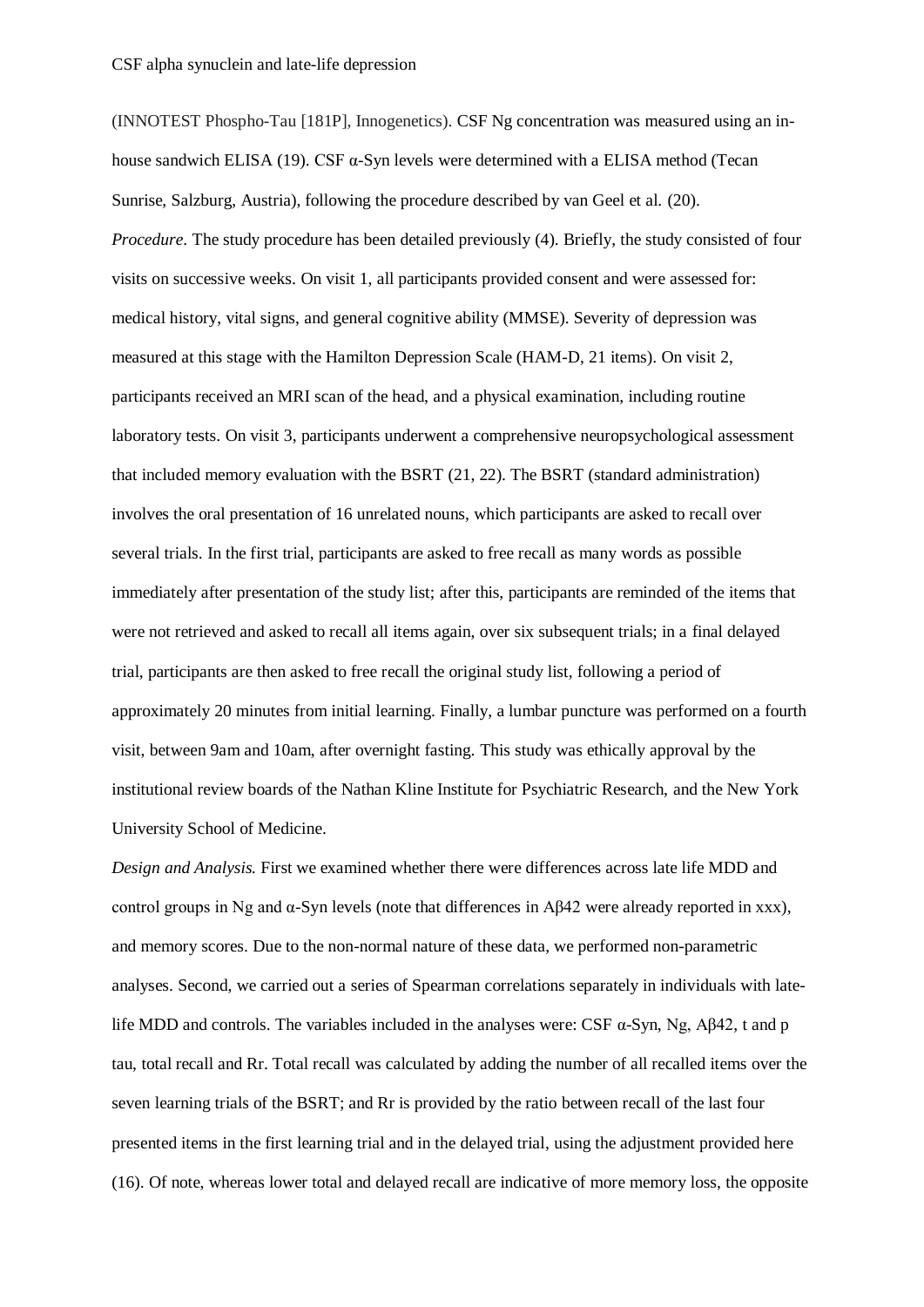is true of Rr. To avoid repeating previous findings, and to take into account and limit the high volume of tests, we focused only on correlations involving either Ng, α-Syn or both. We report unadjusted p values and, when reaching conventional significance ( $p \le 0.05$ ), we qualify the finding with adjusted (with False Discovery Rate; 23), p values.

## Results

Table 1 reports cross-sectional comparisons of demographic characteristics. Depression severity was higher in the MDD group, and thus the original diagnosis was consistent with the depressive state of the sample. None of the other demographic characteristics differed across groups. *Comparisons across groups*. Except for Aβ42 (see 4), none of the variables of interest differed significantly between depressed individuals and controls (p values  $\geq 0.200$ , Z scores  $\leq 1.3$ ). Means and standard deviations are reported in Table 2, except for biomarker data reported elsewhere (see 4). *Correlations late-life MDD*.  $\alpha$ -Syn correlated with Ng (rho = 0.444,  $p = 0.018$ ; see Figure), but not when adjusting the p value for multiple tests (0.198).  $\alpha$ -Syn did not correlate with Aβ42 levels (rho =

correlation with P-tau (rho =  $0.374$ , p = 0.050), which was not significant according to adjustment (adjusted  $p = 0.348$ ). Ng was also positively correlated with Rr (rho = 0.593, p = 0.001), surviving the adjustment (adjusted p value  $= 0.022$ ). Ng was not otherwise correlated with the other variables (p values  $\geq$  0.069). See Figure.

0.199, p = 0.310), tau levels (p values  $\geq$  0.500), or memory (p values  $\geq$  0.200). Ng displayed a

*Correlations controls*. None of the correlations in this set approached significance (p values  $\geq 0.145$ ; see Figure).

# Put Tables and Figure about here

# Discussion

To our knowledge, this was the first report examining CSF  $\alpha$ -Syn in individuals with late life MDD. We hypothesised that higher levels of CFS  $\alpha$ -Syn would be associated with increased CSF Ng, which signals more synaptic dysfunction, and poorer memory ability. The results of our study only confirmed our hypothesis in part. First, we did find that elevated levels of CSF α-Syn in depressed individuals were associated with increased CSF Ng, but this finding did not survive statistical checks for multiple testing. This suggests that this relationship should be considered exploratory, at this time,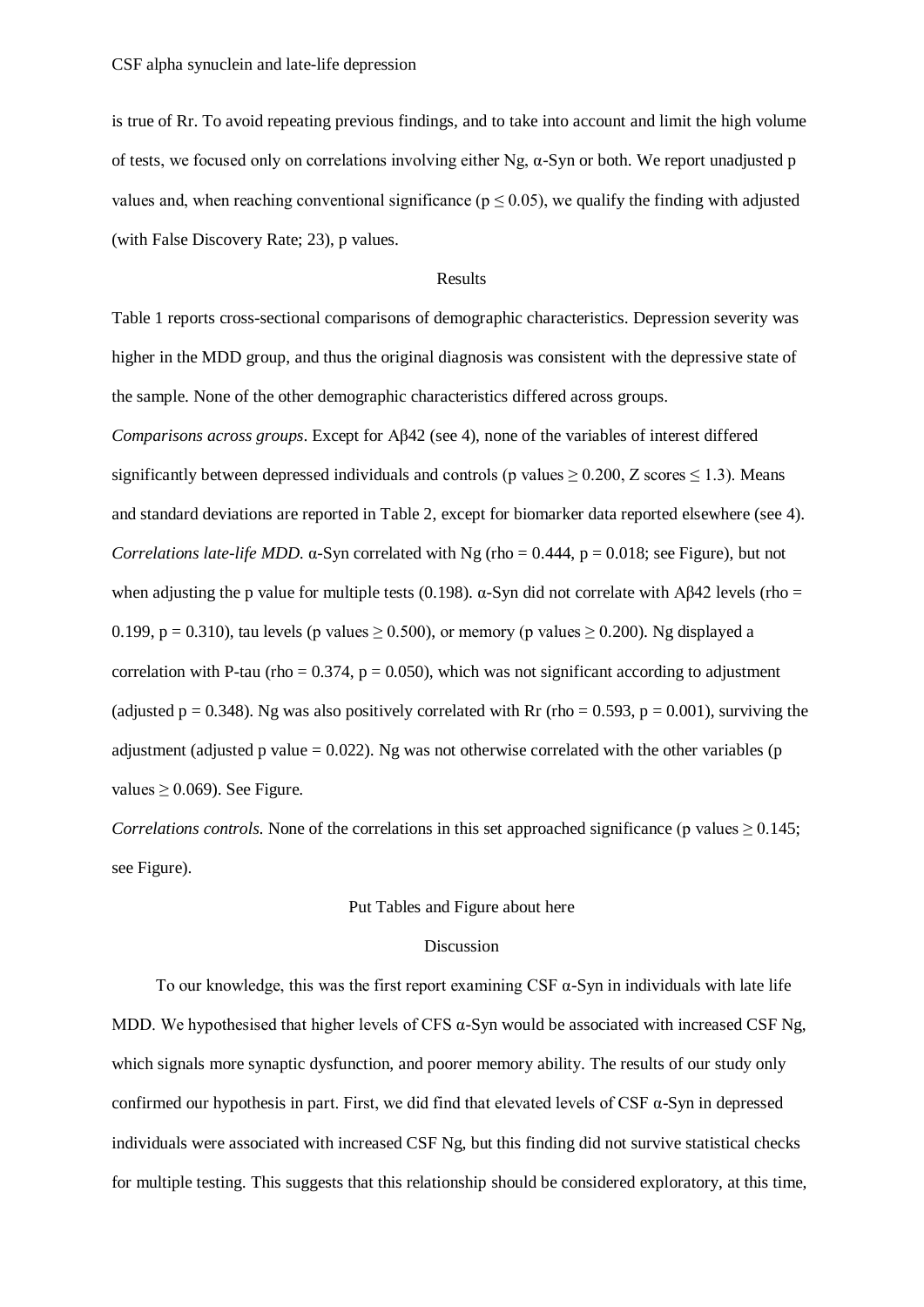and requires further confirmation. Second, we did not observe a direct association between CSF  $\alpha$ -Syn and memory ability in the depressed subjects, but we did see an indirect association, i.e., that memory ability, as indexed by Rr, was poorer when CSF levels of Ng were higher.

We did not observe any association between CSF  $\alpha$ -Syn and the ATN biomarkers in either cohort. This finding is not entirely consistent with that in a recent report by Vergallo et al. (24), who found that CSF α-Syn was positively correlated with CSF t- and p-tau levels as well as brain amyloid β levels. A few notable differences across the two studies are the following. First, our subjects were diagnosed with MDD, whereas Vergallo et al.'s participants are free of clinical psychiatric diagnoses: in that light, our results are consistent since we did not find any association between CSF  $\alpha$ -Syn and ATN biomarkers in controls either. However, it should be noted that Vergallo et al.'s subjects reported subjective memory complaints, which often are linked with mood disturbances (25). Second, our participants were generally younger, and age may have an impact on the relationship between CSF  $\alpha$ -Syn and other biomarkers.

Elevations of CSF Ng, a post-synaptic protein, have been reported to reflect neuronal degeneration in AD and MCI and are associated with greater cognitive deficits and longitudinal decline (19, 26). A lack of significant associations between CSF  $\alpha$ -Syn and neurodegenerative markers in depression, in conjunction with a positive correlation between CSF α-Syn and CSF Ng concentrations, may suggest that changes in presynaptic aggregations of α-Syn impact on neuronal activity and Ng release as reported for PD (11).

We did not observe a difference in CSF  $\alpha$ -Syn levels across individuals with late-life MDD and controls. This finding is in contrast with what previously reported by Ishiguro et al. (13), who examined serum  $\alpha$ -Syn levels. It is possible, therefore, that, while depression-related differences are detectable in serum, they are harder to identify when examining CSF. However, a more likely explaantin, in our estimation, is that our sample was smaller compared to that of Ishiguro et al. (47 total subjects vs. 235) and, hence, we may have failed to detect a difference in  $\alpha$ -Syn levels across groups due to lack of power. More research is needed to confirm these results.

A final point should be made to note that Rr was sensitive to CSF Ng levels in depression, but not BSRT total recall. As we have suggested in recent papers (16), Rr, which can be extracted from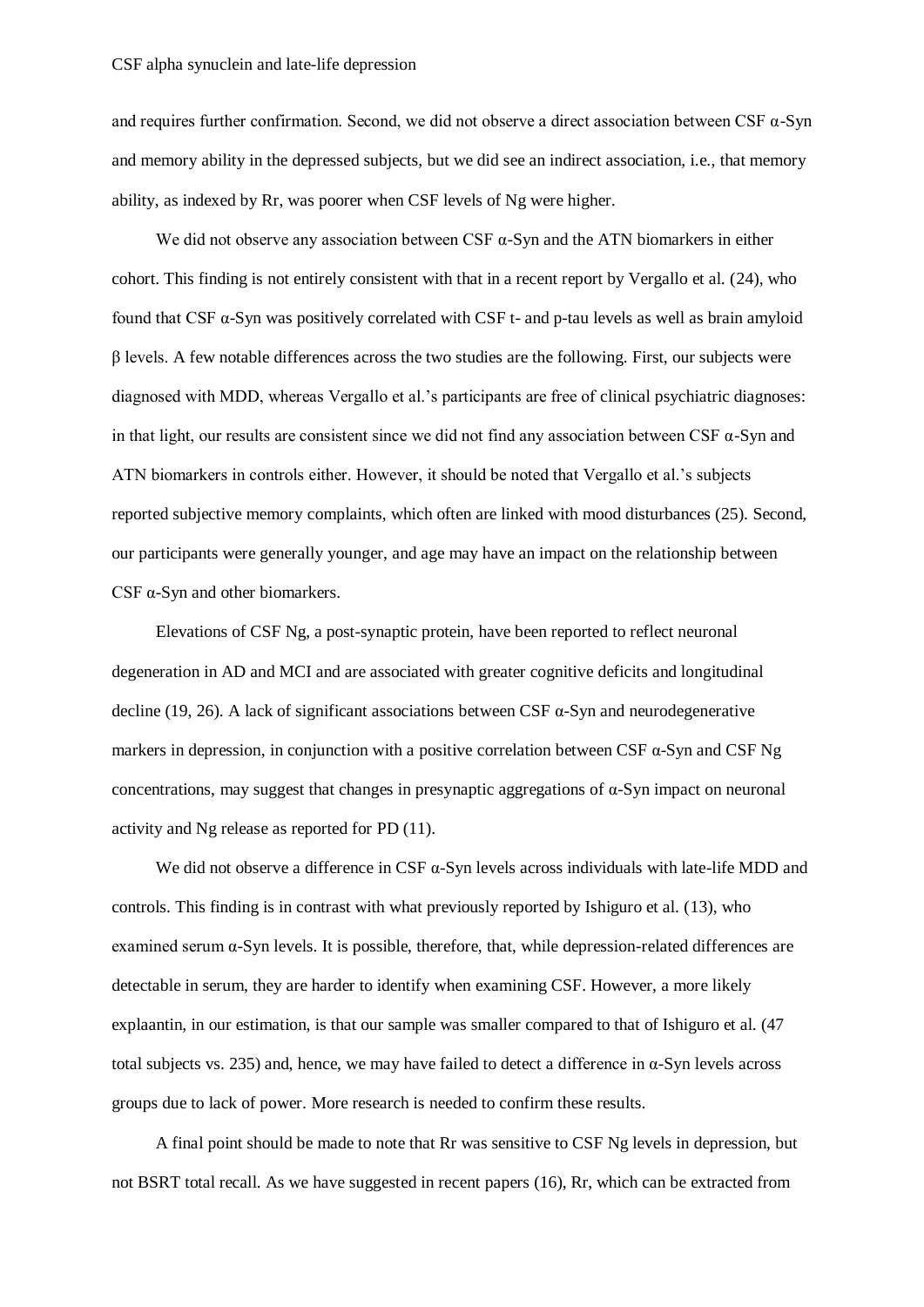CSF alpha synuclein and late-life depression

most neuropsychological tests of memory, compares favourably to most conventional scores employed to estimate memory ability in older individuals.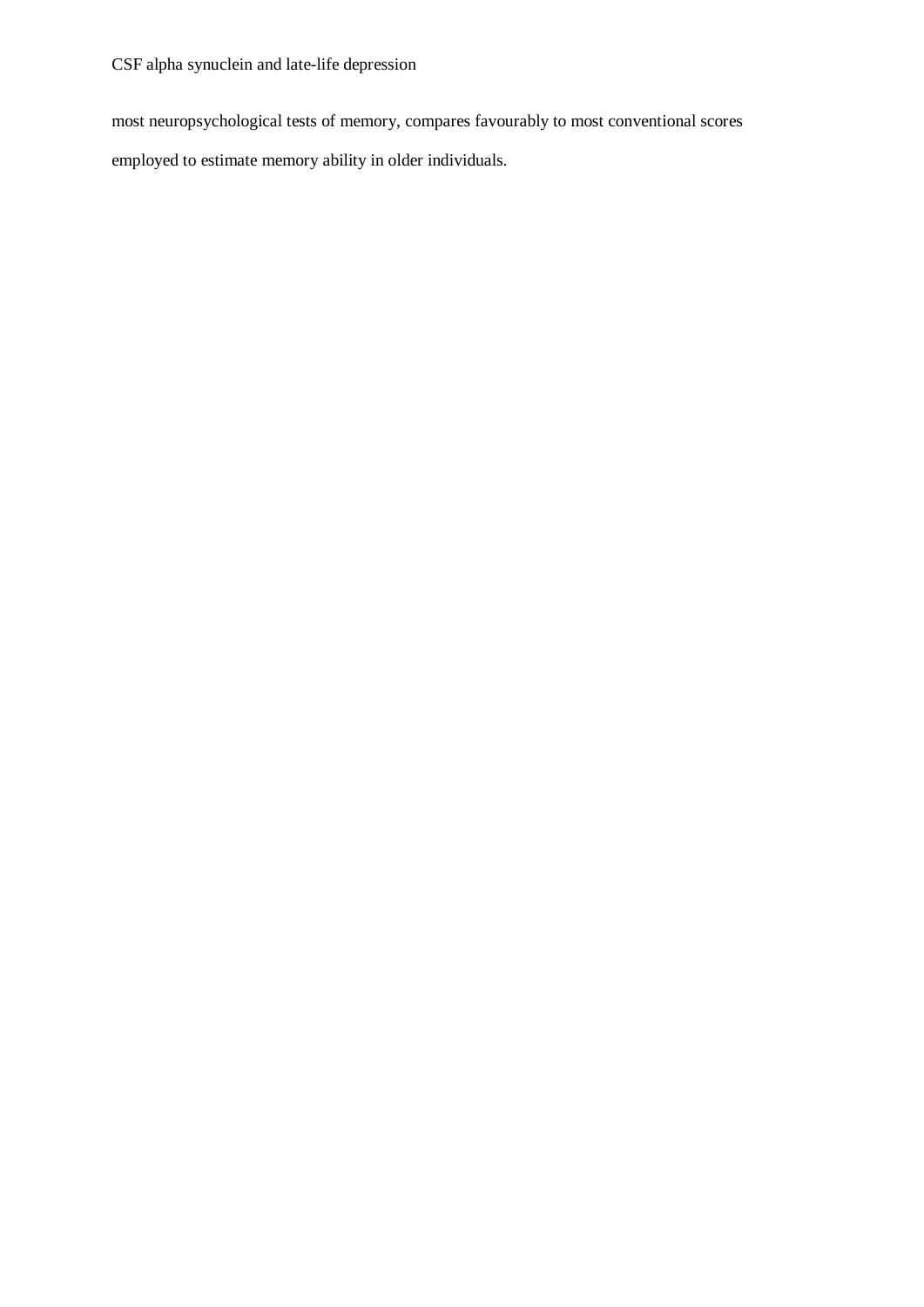# Acknowledgments

This research was supported by an NIMH grant to NP (R01 MH-080405), Swedish Research Council grants to HZ (2018-02532) and KB (2012-2288), the Swedish Brain Foundation, the Swedish Alzheimer Foundation, and Torsten Söderberg Foundation at the Royal Swedish Academy of Sciences. HZ is a Wallenberg Academy Fellow. Parts of this study were presented by the lead author at the Alzheimer's Association International Conference in London, July 2017.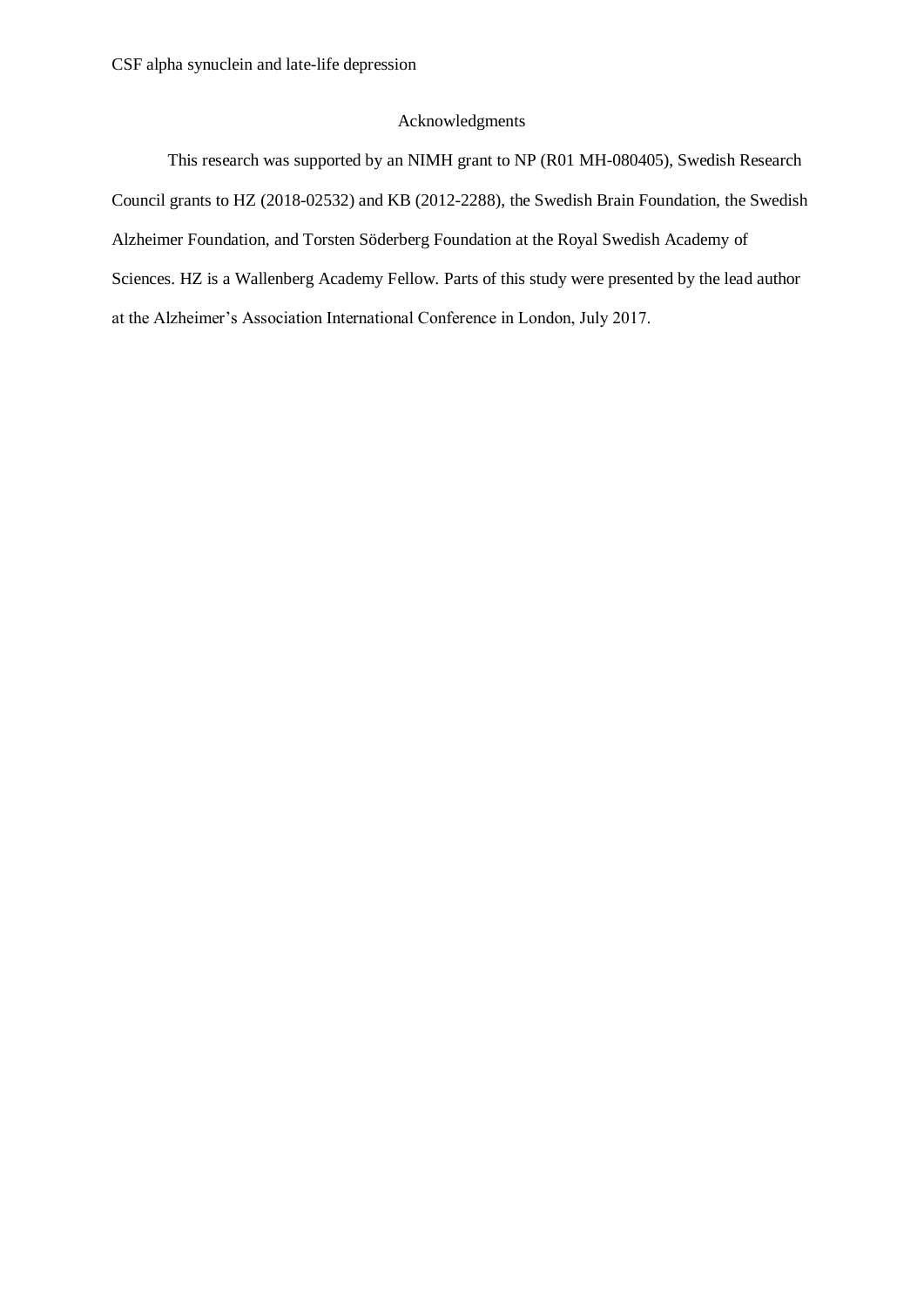# Conflicts of Interest

HZ and KB are co-founders of Brain Biomarker Solutions in Gothenburg AB, a GU Ventures-based platform company at the University of Gothenburg. KB has served as a consultant or at advisory boards for Alzheon, BioArctic, Biogen, Eli Lilly, Fujirebio Europe, IBL International, Pfizer, and Roche Diagnostics. HZ has served at scientific advisory boards for Samumed, Wave, CogRx and Roche Diagnostics, and has given lectures in symposia sponsored by Alzecure and Biogen.

No other conflicts of interests are disclosed.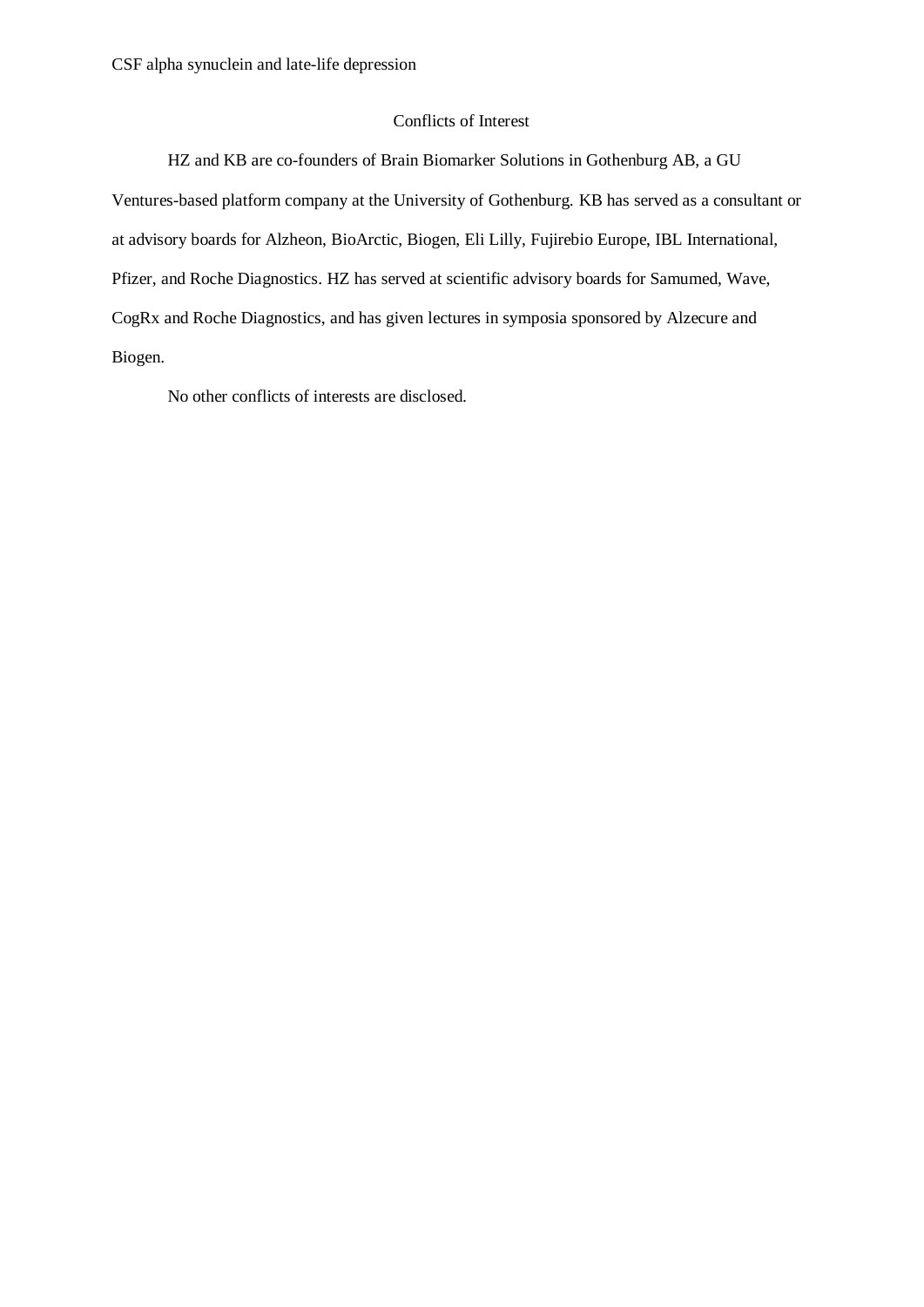### References

- 1. Almeida OP, Hankey GJ, Yeap BB, Golledge J, Flicker L. Depression as a modifiable factor to decrease the risk of dementia. Translational psychiatry. 2017 May;7(5):e1117.
- 2. Green RC, Cupples LA, Kurz A, Auerbach S, Go R, Sadovnick D, Duara R, Kukull WA, Chui H, Edeki T, Griffith PA. Depression as a risk factor for Alzheimer disease: the MIRAGE Study. Archives of neurology. 2003 May 1;60(5):753-9.
- 3. Kokmen E, Beard CM, Chandra V, Offord KP, Schoenberg BS, Ballard DJ. Clinical risk factors for Alzheimer's disease A population-based case-control study. Neurology. 1991 Sep 1;41(9):1393-.
- 4. Pomara N, Bruno D, Sarreal AS, Hernando RT, Nierenberg J, Petkova E, Sidtis JJ, Wisniewski TM, Mehta PD, Pratico D, Zetterberg H. Lower CSF amyloid beta peptides and higher F2 isoprostanes in cognitively intact elderly individuals with major depressive disorder. American Journal of Psychiatry. 2012 May;169(5):523-30.
- 5. Jorm AF. History of depression as a risk factor for dementia: an updated review. Australian & New Zealand Journal of Psychiatry. 2001 Dec;35(6):776-81.
- 6. Snowden MB, Atkins DC, Steinman LE, Bell JF, Bryant LL, Copeland C, Fitzpatrick AL. Longitudinal association of dementia and depression. The American Journal of Geriatric Psychiatry. 2015 Sep 30;23(9):897-905.
- 7. Pomara N, Doraiswamy PM. Does increased platelet release of Aβ peptide contribute to brain abnormalities in individuals with depression?. Medical hypotheses. 2003 May 31;60(5):640-3.
- 8. Pomara N, Bruno D. Major Depression May Lead to Elevations in Potentially Neurotoxic Amyloid Beta Species Independently of Alzheimer Disease. The American Journal of Geriatric Psychiatry. 2016 Sep 1;24(9):773-5.
- 9. Emamzadeh FN. Alpha-synuclein structure, functions, and interactions. Journal of research in medical sciences: the official journal of Isfahan University of Medical Sciences. 2016;21.
- 10. Dinan TG, Cryan JF. Gut feelings on Parkinson's and depression. InCerebrum: the Dana forum on brain science 2017 Mar (Vol. 2017). Dana Foundation.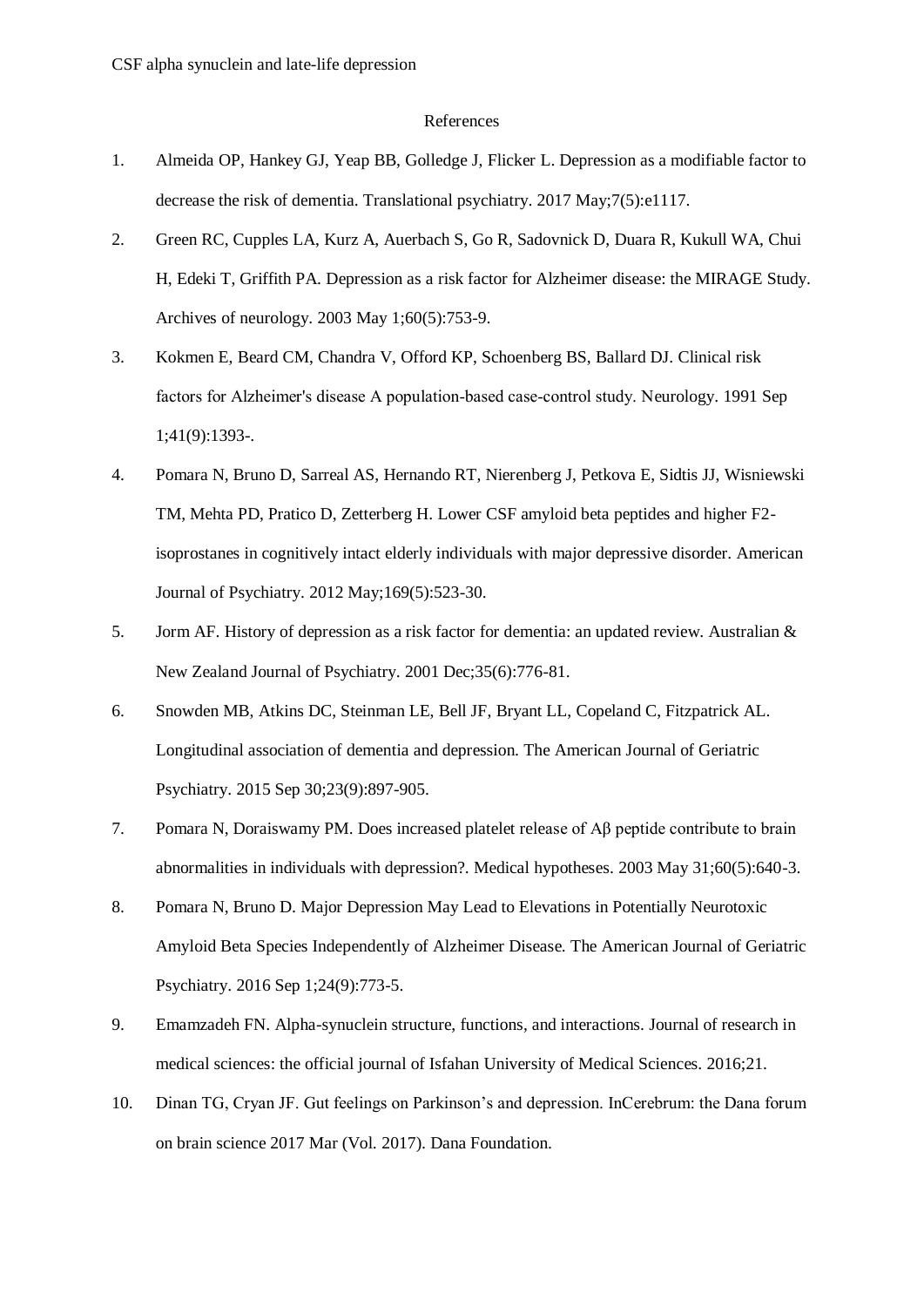- 11. Selnes P, Stav AL, Johansen KK, Bjørnerud A, Coello C, Auning E, Kalheim L, Almdahl IS, Hessen E, Zetterberg H, Blennow K. Impaired synaptic function is linked to cognition in Parkinson's disease. Annals of clinical and translational neurology. 2017 Oct;4(10):700-13.
- 12. Frieling H, Gozner A, Römer KD, Wilhelm J, Hillemacher T, Kornhuber J, De Zwaan M, Jacoby GE, Bleich S. Alpha-synuclein mRNA levels correspond to beck depression inventory scores in females with eating disorders. Neuropsychobiology. 2008;58(1):48-52.
- 13. Ishiguro M, Baba H, Maeshima H, Shimano T, Inoue M, Ichikawa T, Yasuda S, Shukuzawa H, Suzuki T, Arai H. Increased serum levels of α-synuclein in patients with major depressive disorder. The American Journal of Geriatric Psychiatry. 2019 Mar 1;27(3):280-6.
- 14. Wang S, Mao S, Xiang D, Fang C. Association between depression and the subsequent risk of Parkinson's disease: A meta-analysis. Progress in Neuro-Psychopharmacology and Biological Psychiatry. 2018 Aug 30;86:186-92.
- 15. Jack Jr CR, Bennett DA, Blennow K, Carrillo MC, Dunn B, Haeberlein SB, Holtzman DM, Jagust W, Jessen F, Karlawish J, Liu E. NIA-AA Research Framework: Toward a biological definition of Alzheimer's disease. Alzheimer's & Dementia. 2018 Apr 1;14(4):535-62.
- 16. Bruno D, Koscik RL, Woodard JL, Pomara N, Johnson SC. The recency ratio as predictor of early MCI. International psychogeriatrics. 2018 Dec;30(12):1883-8.
- 17. Bruno D, Reichert C, Pomara N. The recency ratio as an index of cognitive performance and decline in elderly individuals. Journal of clinical and experimental neuropsychology. 2016 Oct 20;38(9):967-73.
- 18. Folstein MF, Folstein SE, McHugh PR. "Mini-mental state": a practical method for grading the cognitive state of patients for the clinician. Journal of psychiatric research. 1975 Nov 30;12(3):189-98.
- 19. Portelius E, Zetterberg H, Skillbäck T, Törnqvist U, Andreasson U, Trojanowski JQ, Weiner MW, Shaw LM, Mattsson N, Blennow K. Cerebrospinal fluid neurogranin: relation to cognition and neurodegeneration in Alzheimer's disease. Brain. 2015 Sep 15;138(11):3373-85.